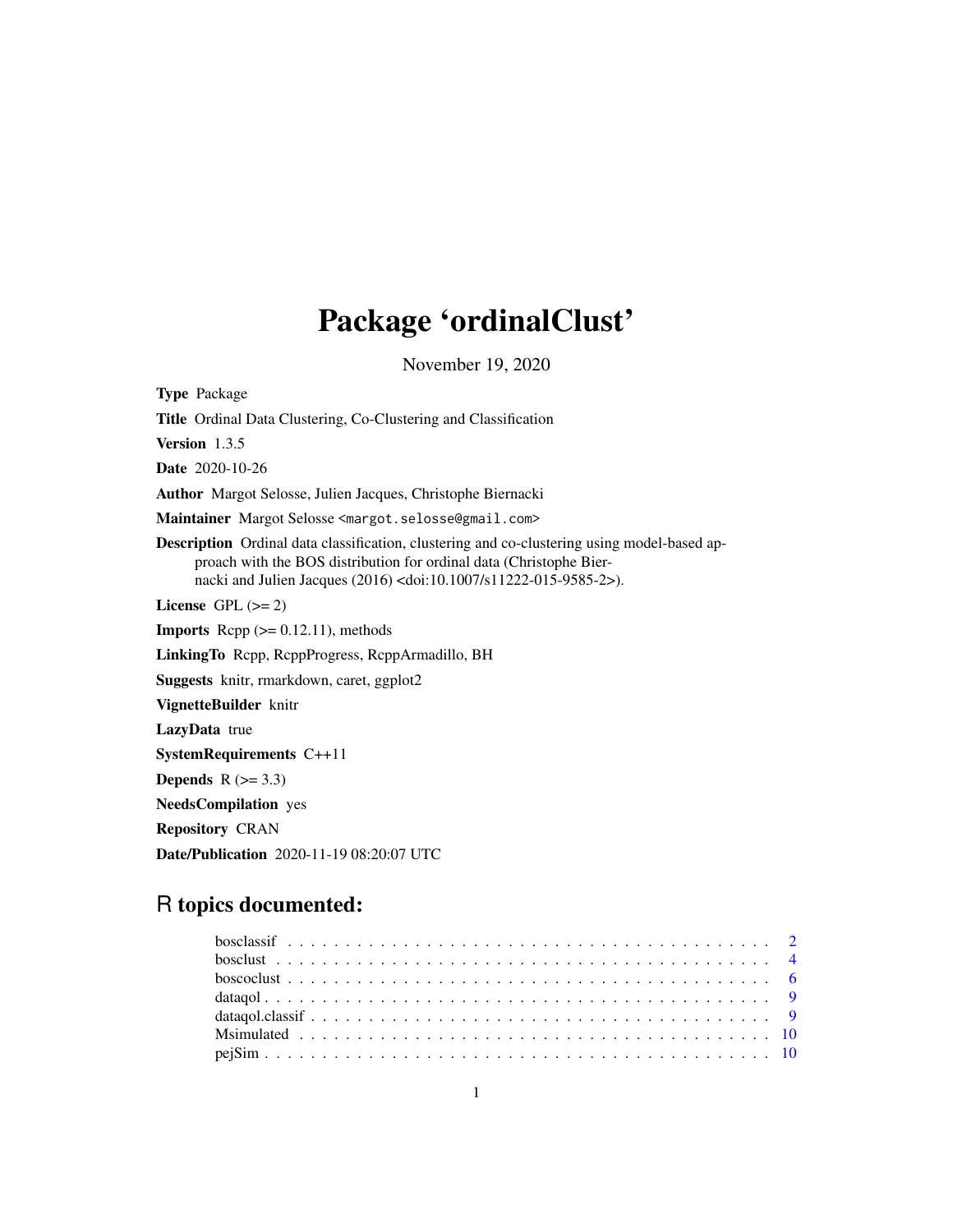#### <span id="page-1-0"></span>2 bosclassif

| Index |  |
|-------|--|
|       |  |
|       |  |

bosclassif *Function to perform a classification*

#### Description

This function performs a classification algorithm on a dataset with ordinal features, and a label variable that belongs to (1,2,...,kr). The classification function provides two classification models. The first model, (chosen by the argument kc=0), is a multivariate BOS model with the assumtion that, conditional on the class of the observations, the features are independent. The second model is a parsimonious version of the first model. Parsimony is introduced by grouping the features into clusters (as in co-clustering) and assuming that the features of a cluster have a common distribution.

#### Usage

bosclassif(x, y, idx\_list=c(1), kr, kc=0, init, nbSEM, nbSEMburn, nbindmini, m=0, percentRandomB=0)

#### Arguments

| $\times$       | Matrix made of ordinal data of dimension $N^*$ Itot. The features with same num-<br>bers of levels must be placed side by side. The missing values should be coded<br>as NA.                       |
|----------------|----------------------------------------------------------------------------------------------------------------------------------------------------------------------------------------------------|
| У              | Vector of length N. It should represent the classes corresponding to each row of<br>x. Must be labeled with numbers $(1,2,,kr)$ .                                                                  |
| idx_list       | Vector of length D. This argument is useful when variables have different num-<br>bers of levels. Element d should indicate where the variables with number of<br>levels $m[d]$ begin in matrix x. |
| kr             | Number of row classes.                                                                                                                                                                             |
| kc             | Vector of length D. The d <sup>*</sup> th element indicates the number of column clusters.<br>Set to 0 to choose a classical multivariate BOS model.                                               |
| m              | Vector of length D. The d^th element defines the number of levels of the ordinal<br>data.                                                                                                          |
| nbSEM          | Number of SEM-Gibbs iterations realized to estimate parameters.                                                                                                                                    |
| nbSEMburn      | Number of SEM-Gibbs burn-in iterations for estimating parameters. This pa-<br>rameter must be inferior to nbSEM.                                                                                   |
| nbindmini      | Minimum number of cells belonging to a block.                                                                                                                                                      |
| init           | String that indicates the kind of initialisation. Must be one of the following<br>strings: "kmeans", "random" or "randomBurnin".                                                                   |
| percentRandomB | Vector of length 1. Indicates the percentage of resampling when init is equal to<br>"randomBurnin".                                                                                                |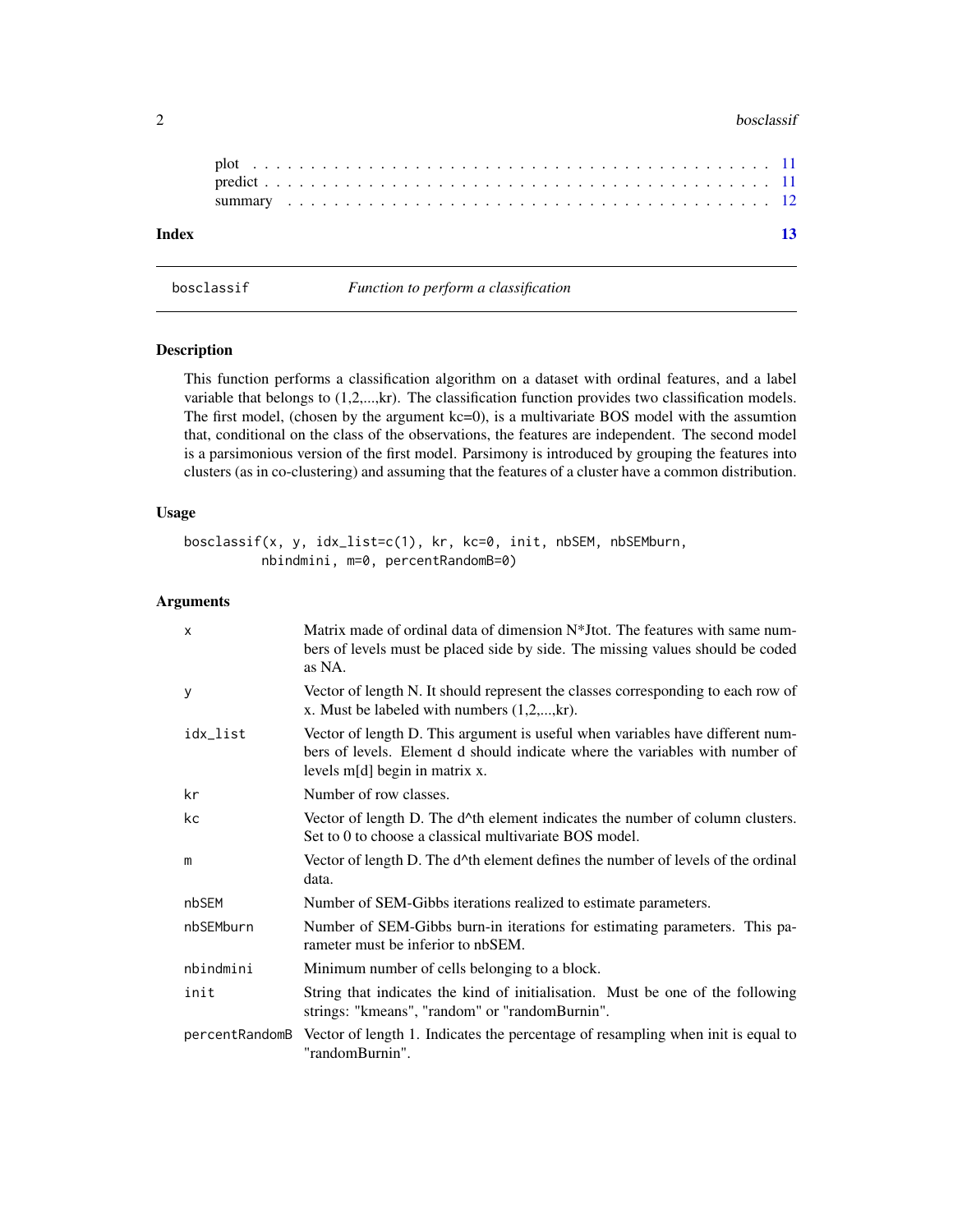#### bosclassif 3

#### Value

Return an object. The slots are:

| Qzr                             | Vector of length N with resulting row partitions.                                                                                          |
|---------------------------------|--------------------------------------------------------------------------------------------------------------------------------------------|
| @zc                             | List of length D. The $d^{\wedge}$ th item is a vector of length J[d] representing the column<br>partitions for the group of variables d.  |
| @J                              | Vector of length D. The d <sup>^th</sup> item represents the number of columns for d <sup>^th</sup><br>group of variables.                 |
| @W                              | List of length D. Item d is a matrix of dimension $J^*k c[d]$ such that $W[j,h]=1$ if j<br>belongs to cluster h.                           |
| @V                              | Matrix of dimension $N^*$ kr such that V[i,g]=1 if i belongs to cluster g.                                                                 |
| @icl                            | ICL value for co-clustering.                                                                                                               |
| @kr                             | Number of row classes.                                                                                                                     |
| <b>@name</b><br>@number_distrib | Name of the result.                                                                                                                        |
|                                 | Number of groups of variables.                                                                                                             |
| @pi                             | Vector of length kr. Row mixing proportions.                                                                                               |
| @rho                            | List of length D. The d <sup><math>\wedge</math></sup> th item represents the column mixing proportion for the<br>d^th group of variables. |
| <b>@dlist</b>                   | List of length d. The d^th item represents the indexes of group of variables d.                                                            |
| @kc                             | Vector of length D. The d^th element represents the number of clusters column<br>H for the d <sup>^</sup> th group of variables.           |
| <b>@m</b>                       | Vector of length D. The d^th element represents the number of levels of the d^th<br>group of variables.                                    |
| <b>@nbSEM</b>                   | Number of SEM-Gibbs algorithm iteration.                                                                                                   |
| <b>@params</b>                  | List of length D. The d^th item represents the blocks parameters for a group of<br>variables d.                                            |
| @xhat                           | List of length D. The d^th item represents the dataset of the d^th group of vari-<br>ables, with missing values completed.                 |

#### Author(s)

Margot Selosse, Julien Jacques, Christophe Biernacki.

#### Examples

```
# loading the real dataset
data("dataqol.classif")
set.seed(5)
# loading the ordinal data
```
M <- as.matrix(dataqol.classif[,2:29])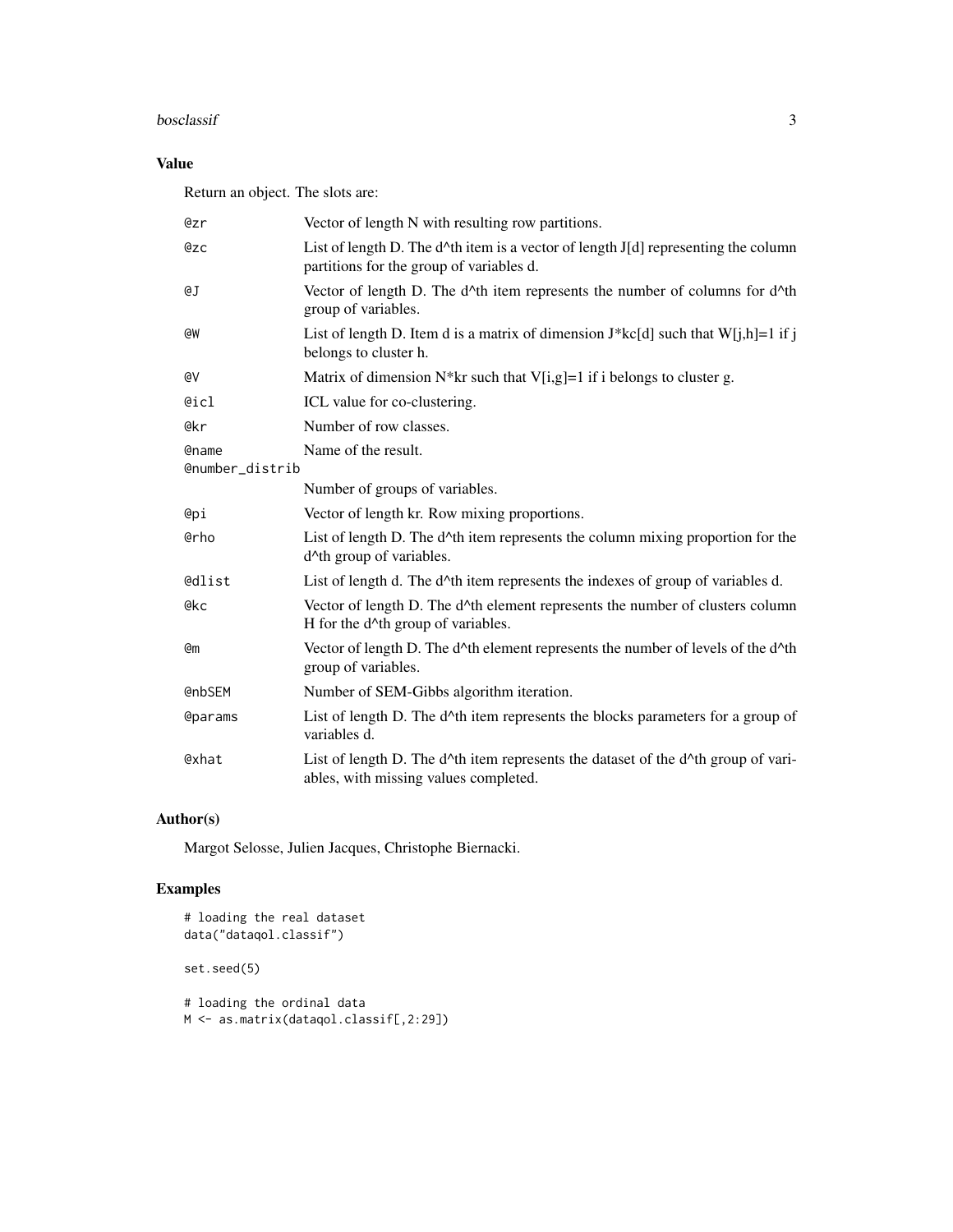```
4 bosclust 24 bosclust 2012 bosclust 2012 bosclust 2012 bosclust 2012 bosclust 2012 bosclust 2012 bosclust 201
```

```
# creating the classes values
y <- as.vector(dataqol.classif$death)
# sampling datasets for training and to predict
nb.sample <- ceiling(nrow(M)*2/3)
sample.train <- sample(1:nrow(M), nb.sample, replace=FALSE)
M.train <- M[sample.train,]
M.validation <- M[-sample.train,]
nb.missing.validation <- length(which(M.validation==0))
m \leq -c(4)M.validation[which(M.validation==0)] <- sample(1:m, nb.missing.validation,replace=TRUE)
y.train <- y[sample.train]
y.validation <- y[-sample.train]
# configuration for SEM algorithm
nbSEM=50
nbSEMburn=40
nbindmini=1
init="kmeans"
# number of classes to predict
kr <- 2
# different kc to test with cross-validation
kcol < -1res <- bosclassif(x=M.train,y=y.train,kr=kr,kc=kcol,m=m,
                  nbSEM=nbSEM,nbSEMburn=nbSEMburn,
                  nbindmini=nbindmini,init=init)
predictions <- predict(res, M.validation)
```
bosclust *Function to perform a clustering*

#### Description

This function performs a clustering algorithm on ordinal data by using the multiple latent block model (see references for further details). It allows the user to define D groups of variables that have different numbers of levels. The BOS distribution is used, and the parameters inference is obtained using the SEM-Gibbs algorithm.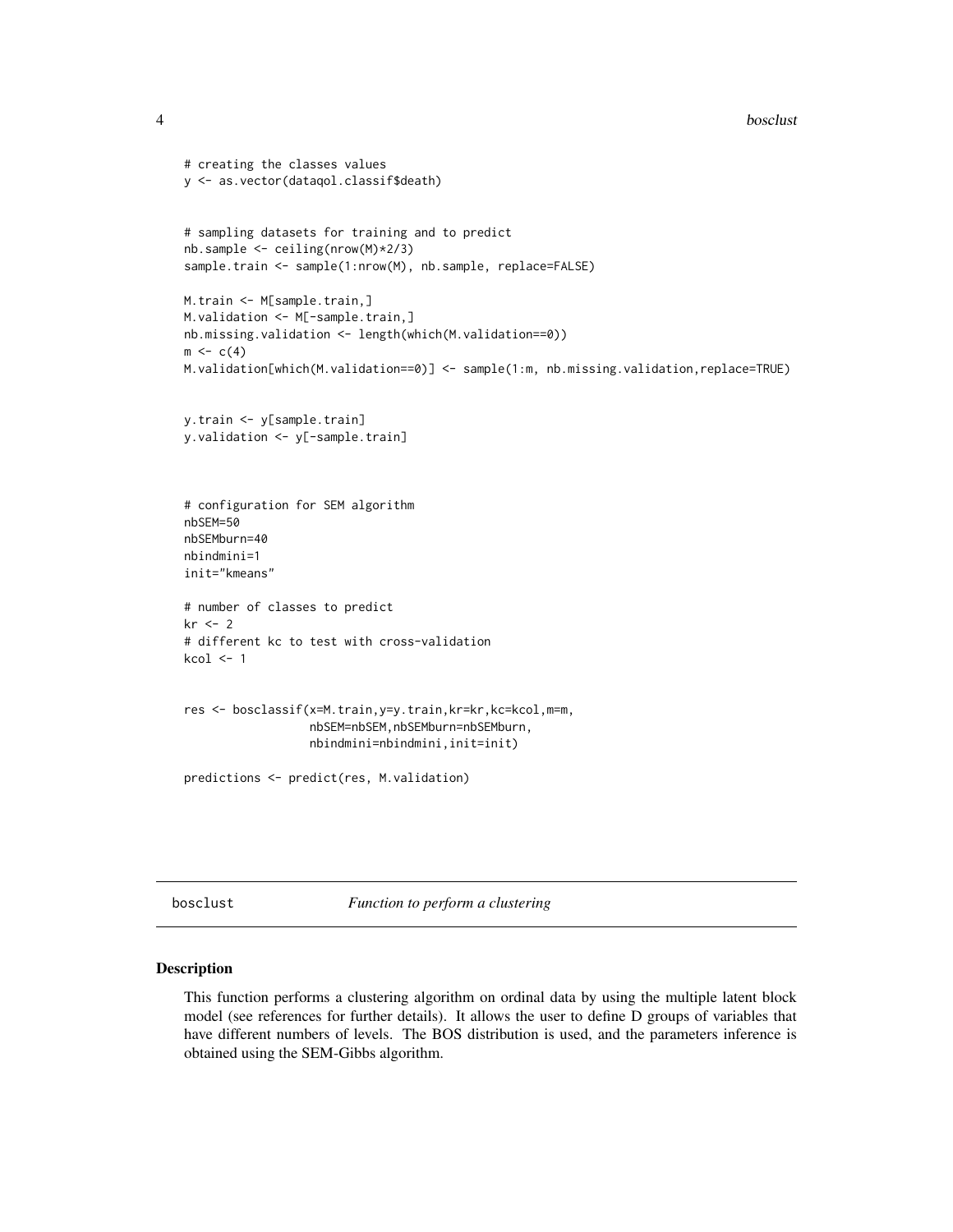#### bosclust 5 and 5 and 5 and 5 and 5 and 5 and 5 and 5 and 5 and 5 and 5 and 5 and 5 and 5 and 5 and 5 and 5 and 5 and 5 and 5 and 5 and 5 and 5 and 5 and 5 and 5 and 5 and 5 and 5 and 5 and 5 and 5 and 5 and 5 and 5 and 5 a

#### Usage

```
bosclust(x, idx_list=c(1), kr, init, nbSEM, nbSEMburn,
       nbindmini, m=0, percentRandomB=0)
```
#### Arguments

| $\mathsf{x}$   | Matrix made of ordinal data of dimension $N^*$ Itot. The features with the same<br>numbers of levels must be placed side by side. The missing values should be<br>coded as NA.                   |
|----------------|--------------------------------------------------------------------------------------------------------------------------------------------------------------------------------------------------|
| idx_list       | Vector of length D. This argument is useful when variables have different num-<br>bers of levels. Element d should indicate where the variables with number of<br>levels m[d] begin in matrix x. |
| kr             | Number of row clusters.                                                                                                                                                                          |
| m              | Vector of length D. The d^th element defines the number of levels of the ordinal<br>data.                                                                                                        |
| nbSEM          | Number of SEM-Gibbs iterations realized to estimate the parameters.                                                                                                                              |
| nbSEMburn      | Number of SEM-Gibbs burn-in iterations for estimating parameters. This pa-<br>rameter must be inferior to nbSEM.                                                                                 |
| nbindmini      | Minimum number of cells belonging to a block.                                                                                                                                                    |
| init           | String that indicates the kind of initialisation. Must be one of the following<br>words: "kmeans", "random" or "randomBurnin".                                                                   |
| percentRandomB | Vector of length 1. Indicates the percentage of resampling when init is equal to<br>"randomBurnin".                                                                                              |

#### Value

| Matrix of dimension $N^*$ kr such that V[i,g]=1 if i belongs to cluster g.                                                 |
|----------------------------------------------------------------------------------------------------------------------------|
| Vector of length N with resulting row partitions.                                                                          |
| Vector of length kr. This corresponds to the row mixing proportions.                                                       |
| Vector of length D. The d^th element represents the number of levels of the d^th<br>group of variables.                    |
| ICL value for clustering.                                                                                                  |
| Name of the result.                                                                                                        |
| List of length D. The $d^{\wedge}$ th item stores the resulting position and precision pa-<br>rameters mu and pi.          |
| List of length nbSEMburn. The parameters of the blocks are stored for each<br>iteration of the SEM-Gibbs algorithm.        |
| List of length D. The d^th item represents the dataset of the d^th group of vari-<br>ables, with missing values completed. |
| Matrix of dimension nbSEM <sup>*</sup> N. Row i represents the row cluster partitions at<br>iteration <i>i</i> .           |
| List of length nbSEM. Item i is a vector of length kr that contains the row mixing<br>proportions at iteration i.          |
|                                                                                                                            |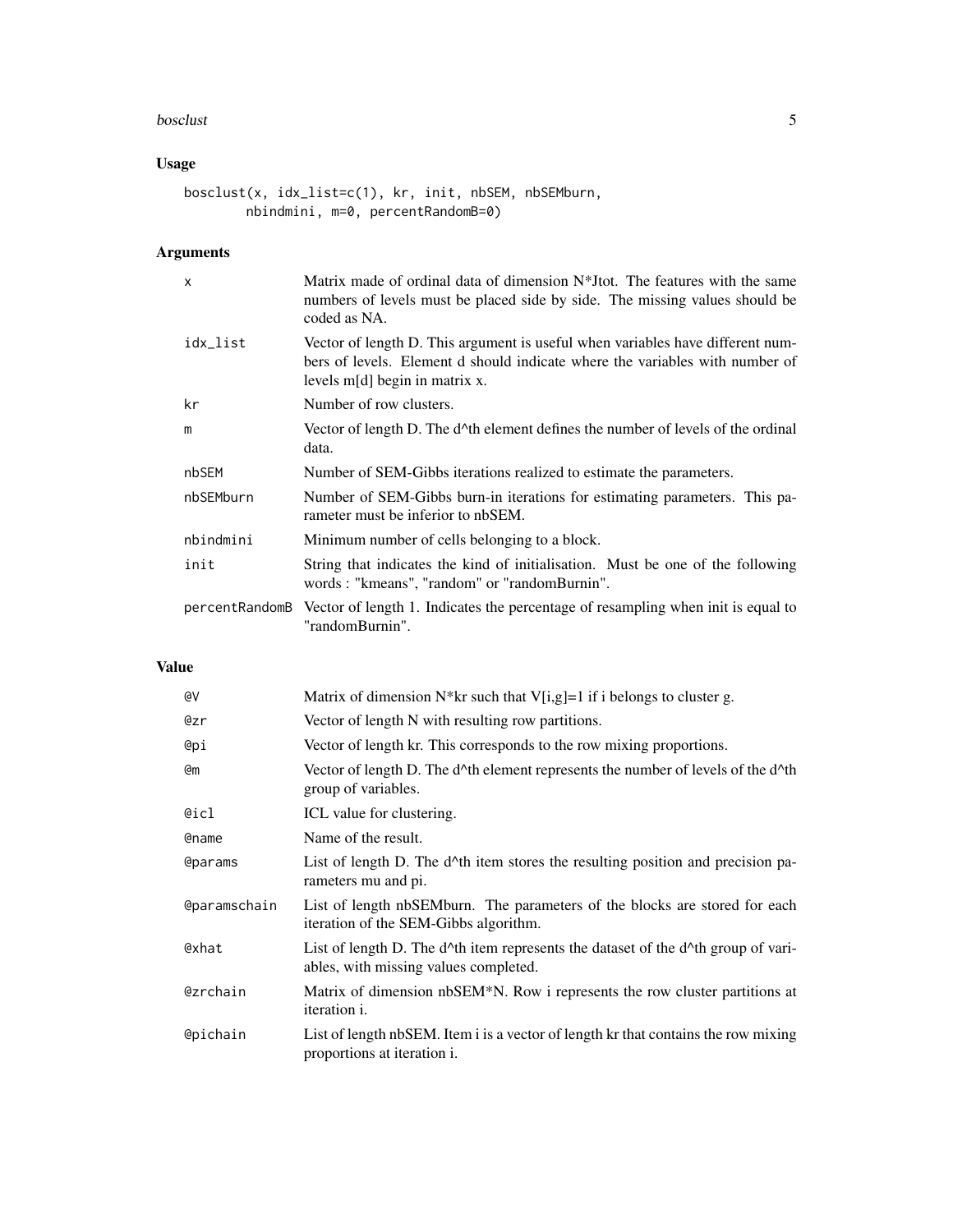<span id="page-5-0"></span>**6** boscoclust the contract of the contract of the contract of the contract of the contract of the contract of the contract of the contract of the contract of the contract of the contract of the contract of the contract of

#### Author(s)

Margot Selosse, Julien Jacques, Christophe Biernacki.

#### Examples

```
library(ordinalClust)
data("dataqol")
set.seed(5)
# loading the ordinal data
M <- as.matrix(dataqol[,2:29])
m = 4krow = 4nbSEM=50
nbSEMburn=40
nbindmini=2
init = "random"
```

```
object <- bosclust(x=M,kr=krow, m=m, nbSEM=nbSEM,
    nbSEMburn=nbSEMburn, nbindmini=nbindmini, init=init)
```
boscoclust *Function to perform a co-clustering*

#### Description

This function runs a co-clustering algorithm on ordinal data by using the latent block model (see references for further details). A BOS distribution is used, and the parameters inference is obtained using the SEM-Gbbs algorithm.

#### Usage

```
boscoclust(x=matrix(0,nrow=1,ncol=1), idx_list=c(1), kr, kc, init, nbSEM, nbSEMburn,
          nbRepeat=1, nbindmini, m=0, percentRandomB=0)
```
#### Arguments

x Matrix made of ordinal data of dimension N\*Jtot. The features with the same numbers of levels must be placed side by side. The missing values should be coded as NA.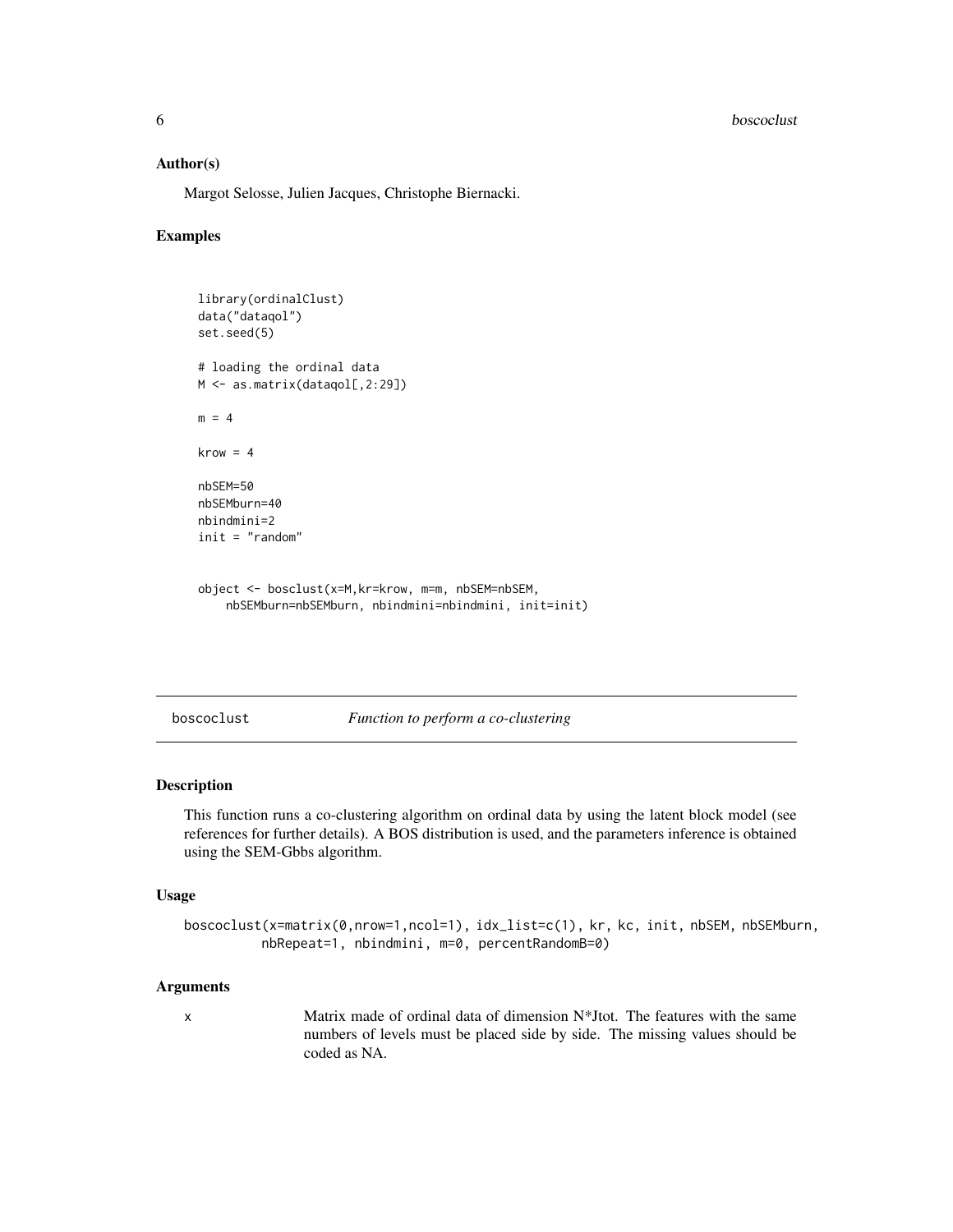### boscoclust 7

| idx_list       | Vector of length D. This argument is useful when variables have different num-<br>bers of levels. Element d should indicate where the variables with number of<br>levels m[d] begin in matrix x. |
|----------------|--------------------------------------------------------------------------------------------------------------------------------------------------------------------------------------------------|
| kr             | Number of row classes.                                                                                                                                                                           |
| kc             | Vector of length D. The d^th element indicates the number of column clusters.                                                                                                                    |
| m              | Vector of length D. The d^th element defines the number of levels of the ordinal<br>data.                                                                                                        |
| nbSEM          | Number of SEM-Gibbs iterations realized to estimate parameters.                                                                                                                                  |
| nbSEMburn      | Number of SEM-Gibbs burn-in iterations for estimating parameters. This pa-<br>rameter must be inferior to nbSEM.                                                                                 |
| nbRepeat       | Number of times sampling on rows and columns will be done for each SEM-<br>Gibbs iteration.                                                                                                      |
| nbindmini      | Minimum number of cells belonging to a block.                                                                                                                                                    |
| init           | String that indicates the kind of initialisation. Must be one of the following<br>words: "kmeans", "random" or "randomBurnin".                                                                   |
| percentRandomB | Vector of length 2. Indicates the percentage of resampling when init is equal to<br>"randomBurnin".                                                                                              |

#### Value

| @V                  | Matrix of dimension $N^*$ kr such that V[i,g]=1 if i belongs to cluster g.                                                                                    |
|---------------------|---------------------------------------------------------------------------------------------------------------------------------------------------------------|
| @icl                | ICL value for co-clustering.                                                                                                                                  |
| <b>@name</b>        | Name of the result.                                                                                                                                           |
| <b>@paramschain</b> | List of length nbSEMburn. The parameters of the blocks are stored for each<br>iteration of the SEM-Gibbs algorithm.                                           |
| <b>@pichain</b>     | List of length nbSEM. Item i is a vector of length kr that contains the row mixing<br>proportions at iteration i.                                             |
| <b>@rhochain</b>    | List of length nbSEM. Item i is a list of length D whose d^th element contains<br>the column mixing proportions of the group of variables d, for iteration i. |
| @zc                 | List of length D. The d^th item is a vector of length J[d] representing the column<br>partitions for the group of variables d.                                |
| @zr                 | Vector of length N with resulting row partitions.                                                                                                             |
| @W                  | List of length D. Item d is a matrix of dimension $J^*kc[d]$ such that $W[j,h]=1$ if j<br>belongs to cluster h.                                               |
| <b>@m</b>           | Vector of length D. The d^th element represents the number of levels of d^th<br>group of variables.                                                           |
| <b>@params</b>      | List of length D. The d^th item represents the blocks parameters for a group of<br>variables d.                                                               |
| @рі                 | Vector of length kr. This corresponds to the row mixing proportions.                                                                                          |
| <b>@rho</b>         | List of length D. The d^th item represents the column mixing proportion for the<br>d^th group of variables.                                                   |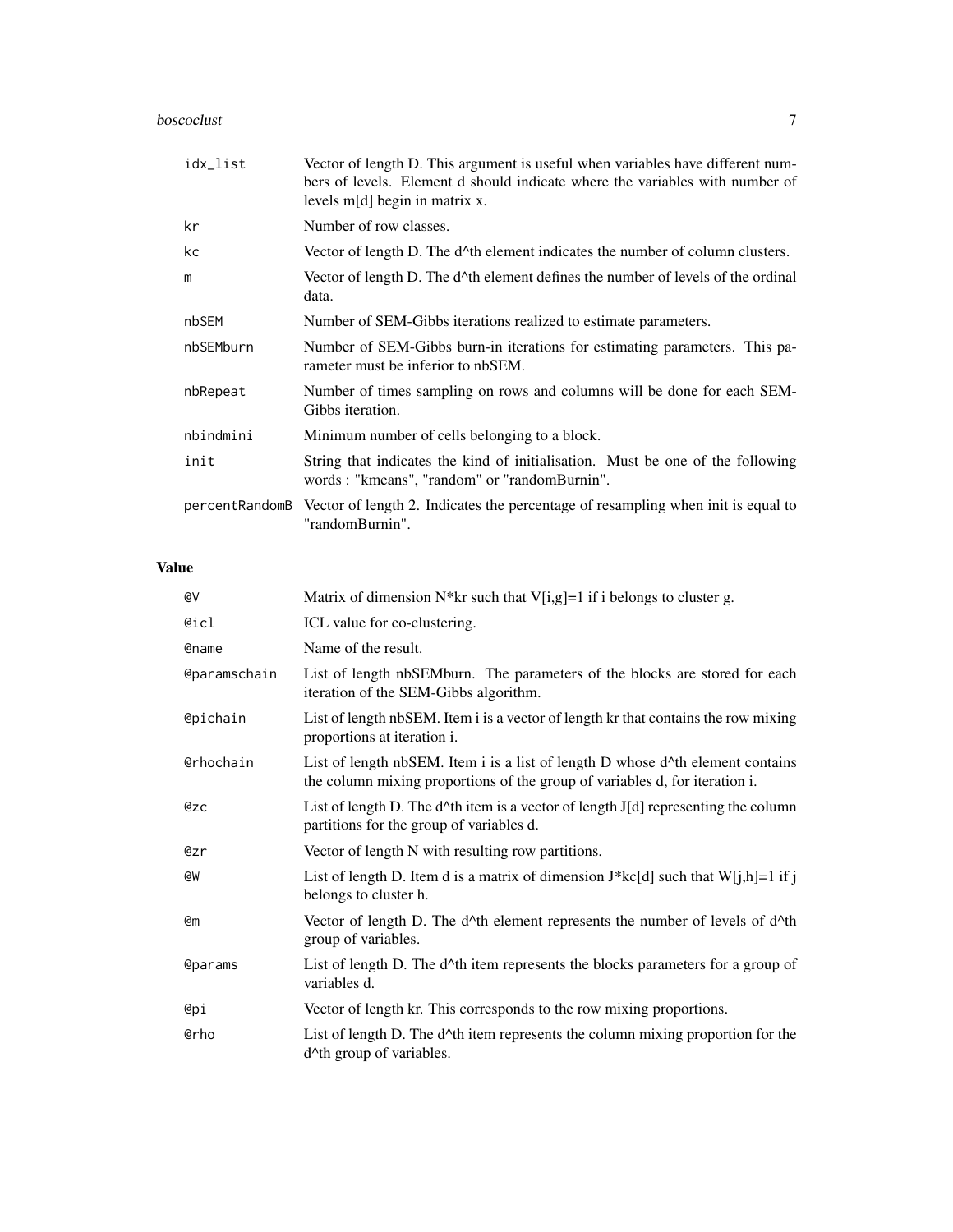| @xhat    | List of length D. The $d^{\wedge}$ th item represents the dataset of the $d^{\wedge}$ th group of vari-<br>ables, with missing values completed. |
|----------|--------------------------------------------------------------------------------------------------------------------------------------------------|
| @zrchain | Matrix of dimension nbSEM*N. Row i represents the row cluster partitions at<br><i>iteration i.</i>                                               |
| @zrchain | List of length D. Item d is a matrix of dimension $nbSEM*J[d]$ . Row i represents<br>the column cluster partitions at iteration i.               |

#### Author(s)

Margot Selosse, Julien Jacques, Christophe Biernacki.

#### Examples

```
library(ordinalClust)
# loading the real dataset
data("dataqol")
set.seed(5)
# loading the ordinal data
M <- as.matrix(dataqol[,2:29])
# defining different number of categories:
m=4# defining number of row and column clusters
krow = 4kcol = 4# configuration for the inference
nbSEM=50
nbSEMburn=40
nbindmini=2
```
init = "randomBurnin" percentRandomB=c(20,20)

```
# Co-clustering execution
object <- boscoclust(x=M,kr=krow,kc=kcol,m=m,nbSEM=nbSEM,
     nbSEMburn=nbSEMburn, nbindmini=nbindmini, init=init, percentRandomB=percentRandomB)
```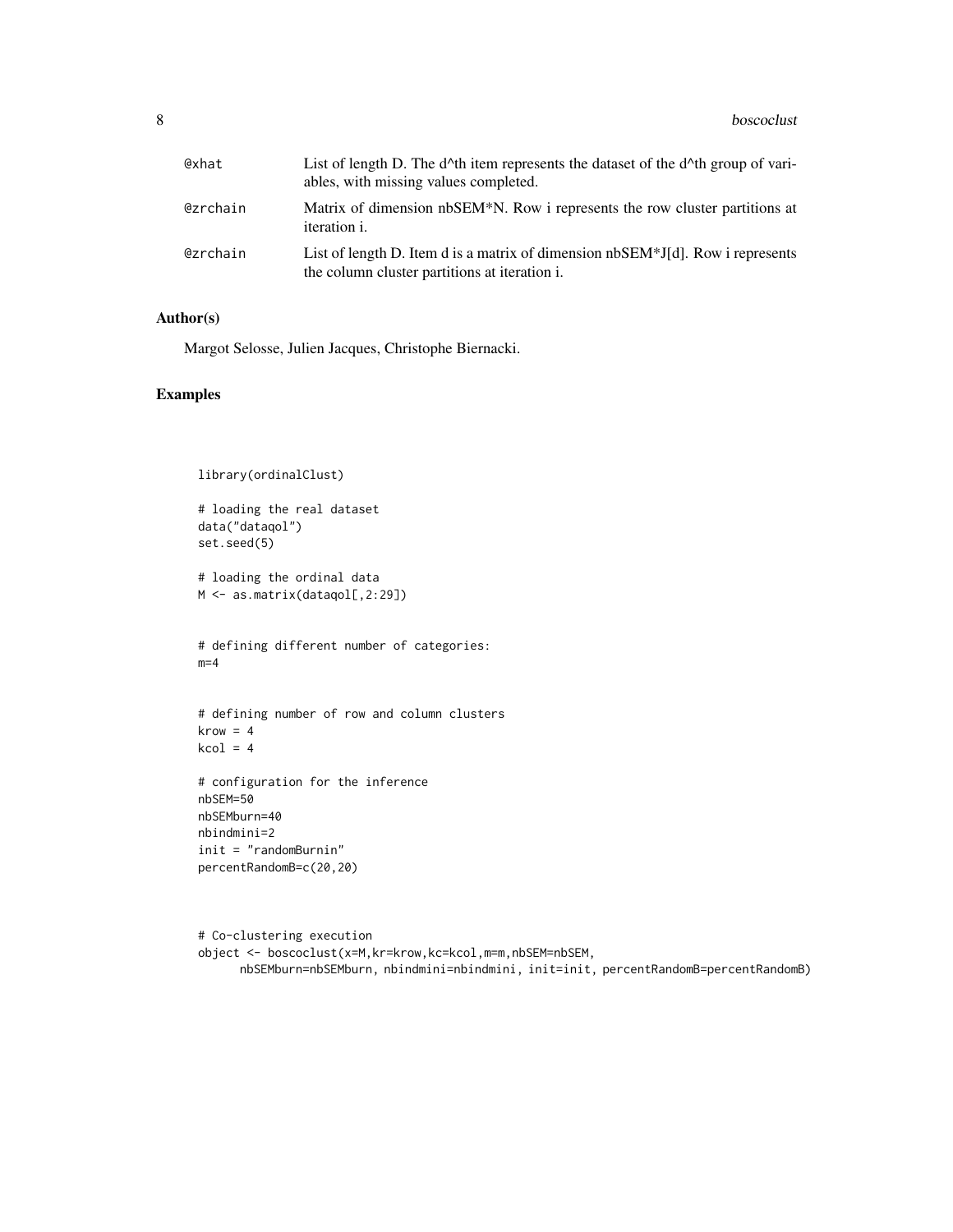<span id="page-8-0"></span>

#### Description

This dataset contains the responses of 121 patients to 30 questions about their quality of life.

#### Usage

dataqol

#### Format

A dataframe with 121 lines and 31 columns. A line represents a patient and a column contains information about the patients.

Id patient Id

q1-q28 responses to 28 questions with the number of levels equal to 4

q29-q30 responses to 22 questions with the number of levels equal to 7

#### Source

The table was determined based on data associated with the package available on: [https://cran.](https://cran.r-project.org/package=QoLR) [r-project.org/package=QoLR](https://cran.r-project.org/package=QoLR)

dataqol.classif *Questionnaire Responses Of Patients Affected By Breast Cancer*

#### Description

This dataset contains the responses of 40 patients to 30 questions about their quality of life. Furthermore, a variable indicates if the patient survived the disease.

#### Usage

dataqol.classif

#### Format

A dataframe with 40 lines and 32 columns. A line represents a patient and a column contains information about the patients.

Id patient Id

q1-q28 responses to 28 questions with the number of levels equal to 4

q29-q30 responses to 22 questions with the number of levels equal to 7

death if the patient survived  $(1)$  or not  $(2)$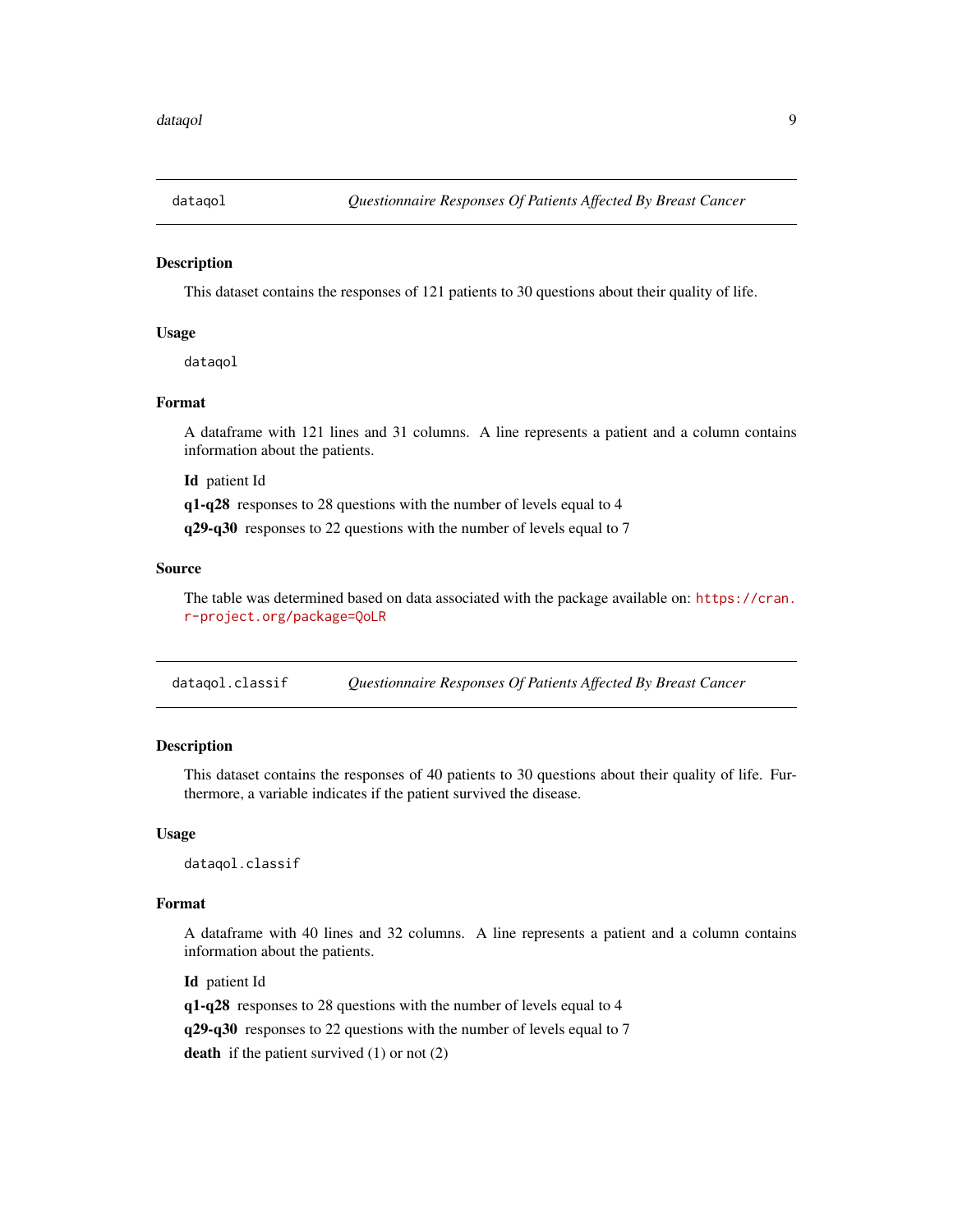#### <span id="page-9-0"></span>Source

The table was determined based on data associated with the package available at: [https://cran.](https://cran.r-project.org/package=QoLR) [r-project.org/package=QoLR](https://cran.r-project.org/package=QoLR)

Msimulated *Matrix of simulated ordinal data*

#### Description

This is a toy dataset for running simple examples.

#### Usage

Msimulated

#### Format

An ordinal data matrix with 60 lines and 50 columns. The number of levels is equal to 3. Four blocks are simulated with  $(mu,pi)$  parameters equal to  $(3,0.5)$ ,  $(2,0.7)$ ,  $(1,0.8)$  and  $(2,0.6)$ .

pejSim *pejSim*

#### Description

This function computes the probabilty for a level ej to be sampled from a BOS distribution of parameters (mu,pi), with the number of levels equal to m. It can be used to generate data with a BOS distribution.

#### Usage

pejSim(ej,m,mu,p)

#### Arguments

| еj | Levels to be sampled               |
|----|------------------------------------|
| m  | Number of levels.                  |
| mu | mu parameter for BOS distribution. |
|    | pi parameter for BOS distribution. |

#### Value

Returns the probability of ej to be sampled from a BOS distribution of parameters (mu,pi), with the number of levels equal to m.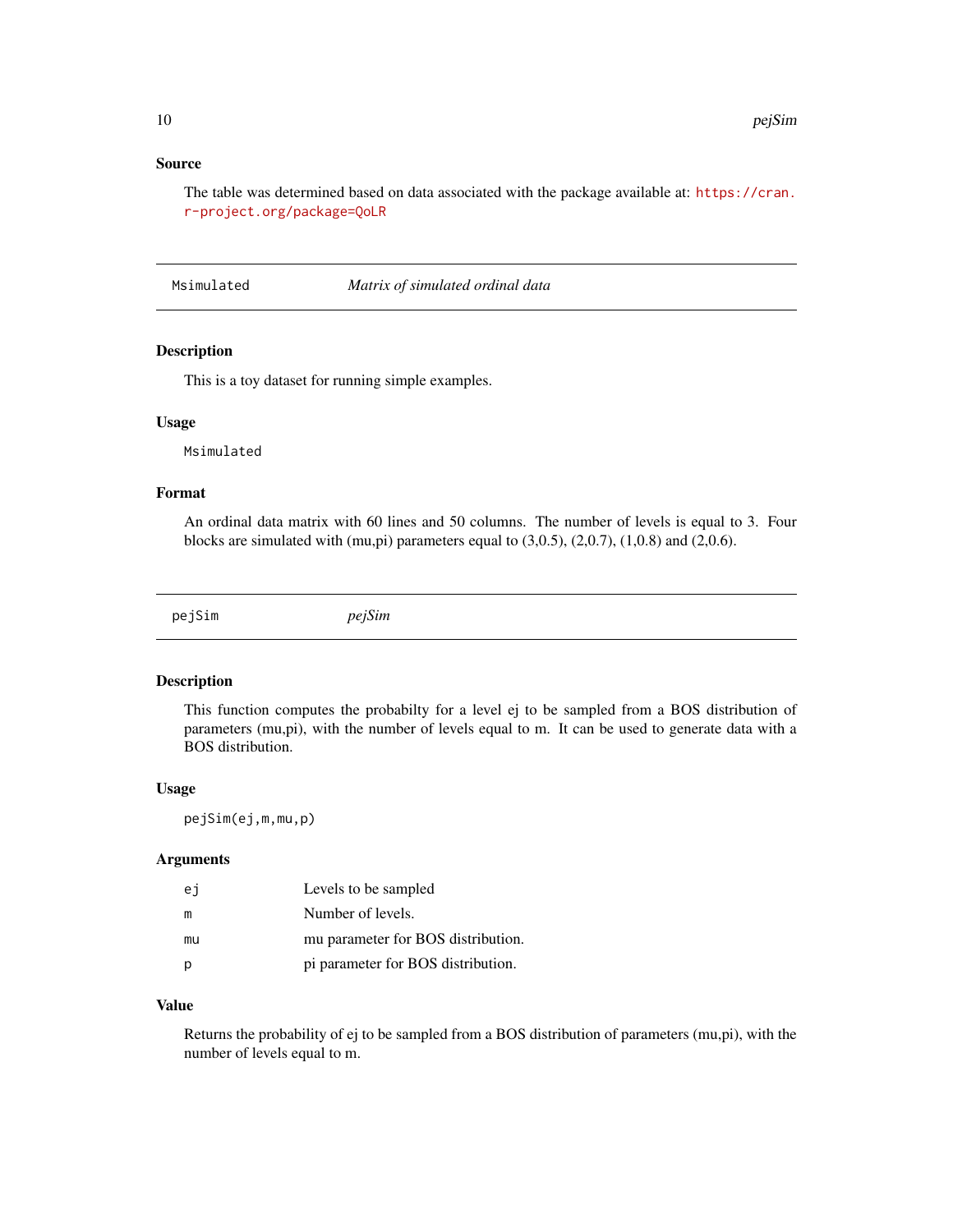<span id="page-10-0"></span>plot the state of the state of the state of the state of the state of the state of the state of the state of the state of the state of the state of the state of the state of the state of the state of the state of the state

#### Author(s)

Margot Selosse, Julien Jacques, Christophe Biernacki.

#### Examples

```
library(ordinalClust)
data("dataqol")
set.seed(5)
m=7nr=10000
mu=5pi=0.5
probaBOS=rep(0,m)
for (im in 1:m) probaBOS[im]=pejSim(im,m,mu,pi)
M <- sample(1:m,nr,prob = probaBOS, replace=TRUE)
```
plot *~~ Method for the function* plot *in the* ordinalClust *package ~~*

#### Description

Plots the result of a classification, clustering or co-clustering performed using the following functions: bosclassif,bosclust,boscoclust.

#### Methods

```
signature(object = "ResultClassifOrdinal")
signature(object = "ResultClustOrdinal")
signature(object = "ResultCoclustOrdinal")
```
predict *~~ Method for the function* predict *in the* ordinalClust *package ~~*

#### Description

Method for the function predict in the ordinalClust package.

#### Methods

signature(object = "ResultClassifOrdinal") Use this method with the result of the function bosclassif, and a new sample to predict the classes.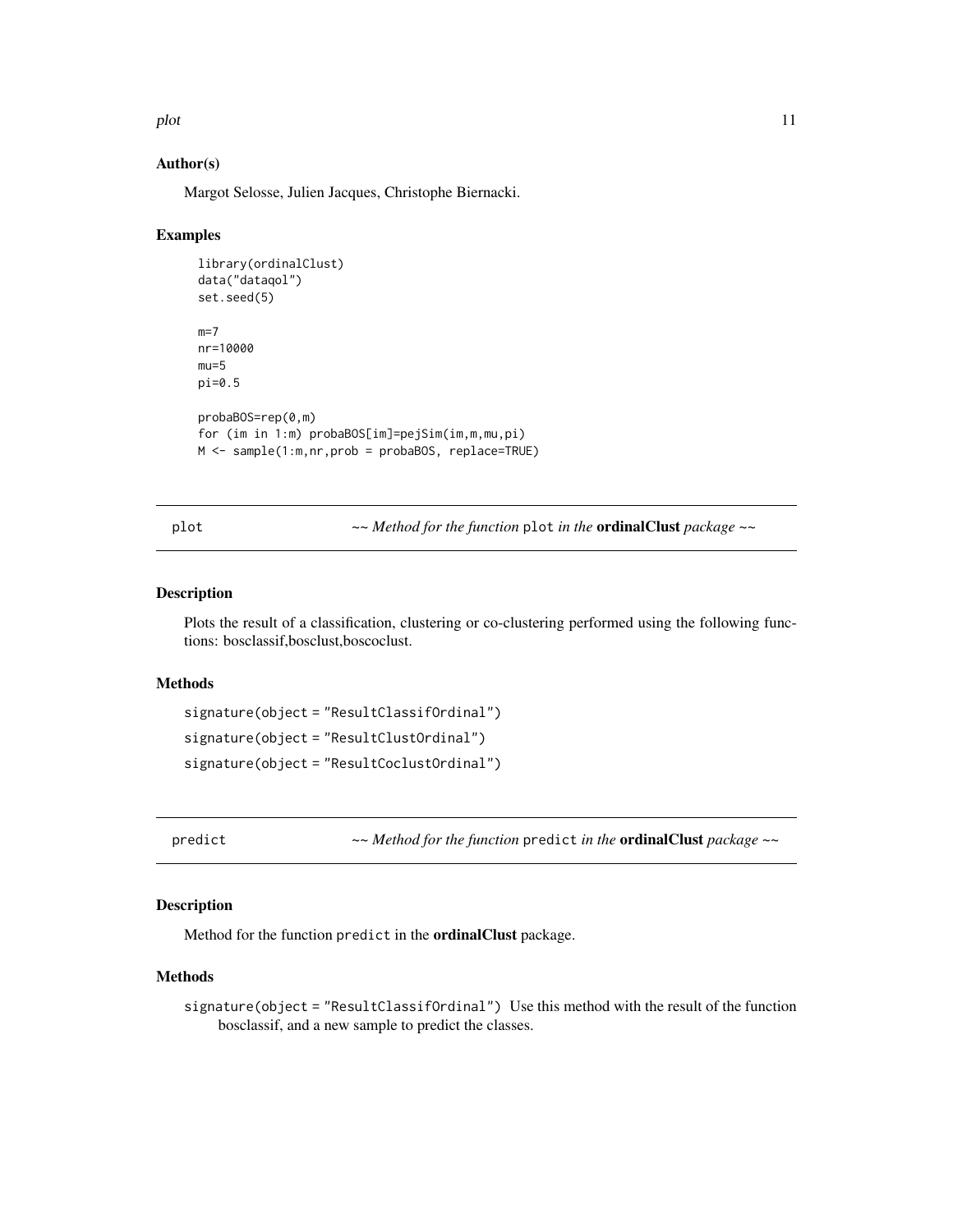<span id="page-11-0"></span>summary *~~ Methods for the Function* summary *in the* ordinalClust *package*

#### Description

Prints the result of a classification, clustering or co-clustering performed using the following functions: bosclassif,bosclust,boscoclust.

#### Methods

```
signature(object = "ResultClassifOrdinal")
signature(object = "ResultClustOrdinal")
signature(object = "ResultCoclustOrdinal")
```
*~~*